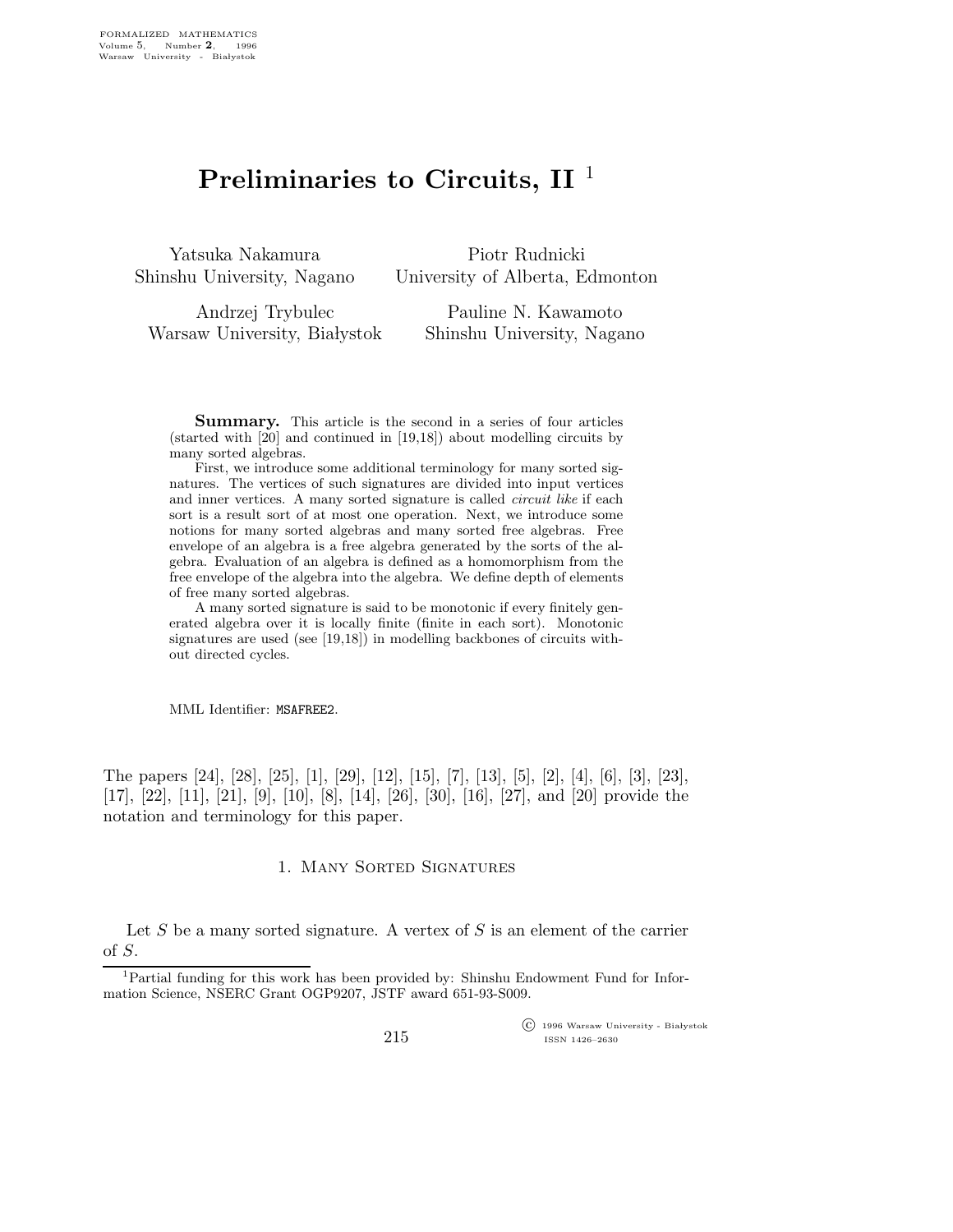Let  $S$  be a non empty many sorted signature.

The functor SortsWithConstants $(S)$  yielding a subset of the carrier of S is defined as follows:

- (Def.1) (i) SortsWithConstants(S) = {v : v ranges over sort symbols of S, v has constants} if  $S$  is non void,
	- (ii) SortsWithConstants $(S) = \emptyset$ , otherwise.

Let G be a non empty many sorted signature. The functor InputVertices $(G)$ yields a subset of the carrier of  $G$  and is defined by:

 $(Def.2)$  InputVertices $(G)$  = (the carrier of G) \ rng (the result sort of G).

The functor Inner Vertices  $(G)$  yielding a subset of the carrier of G is defined by:

 $(Def.3)$  InnerVertices $(G)$  = rng (the result sort of G).

Next we state several propositions:

- (1) For every void non empty many sorted signature G holds InputVertices $(G)$  = the carrier of  $G$ .
- (2) Let G be a non void non empty many sorted signature and let  $v$  be a vertex of G. Suppose  $v \in \text{InputVertices}(G)$ . Then it is not true that there exists an operation symbol  $o$  of  $G$  such that the result sort of  $o = v$ .
- (3) For every non empty many sorted signature G holds InputVertices( $G$ )∪ InnerVertices $(G)$  = the carrier of  $G$ .
- (4) For every non empty many sorted signature G holds InputVertices $(G)$ misses InnerVertices $(G)$ .
- $(5)$  For every non empty many sorted signature G holds  $SortsWithConstants(G) \subseteq InnerVertices(G).$
- (6) For every non empty many sorted signature G holds InputVertices $(G)$ misses SortsWithConstants $(G)$ .

A non empty many sorted signature has input vertices if:

(Def.4) InputVertices(it)  $\neq \emptyset$ .

Let us note that there exists a non empty many sorted signature which is non void and has input vertices.

Let G be a non empty many sorted signature with input vertices. Note that Input Vertices $(G)$  is non empty.

Let G be a non void non empty many sorted signature. Then InnerVertices $(G)$ is a non empty subset of the carrier of G.

Let S be a non empty many sorted signature and let  $M_1$  be a non-empty algebra over S. A many sorted set indexed by InputVertices $(S)$  is said to be an input assignment of  $M_1$  if:

(Def.5) For every vertex v of S such that  $v \in \text{InputVertices}(S)$  holds it $(v) \in$  (the sorts of  $M_1)(v)$ .

Let  $S$  be a non empty many sorted signature. We say that  $S$  is circuit-like if and only if the condition (Def.6) is satisfied.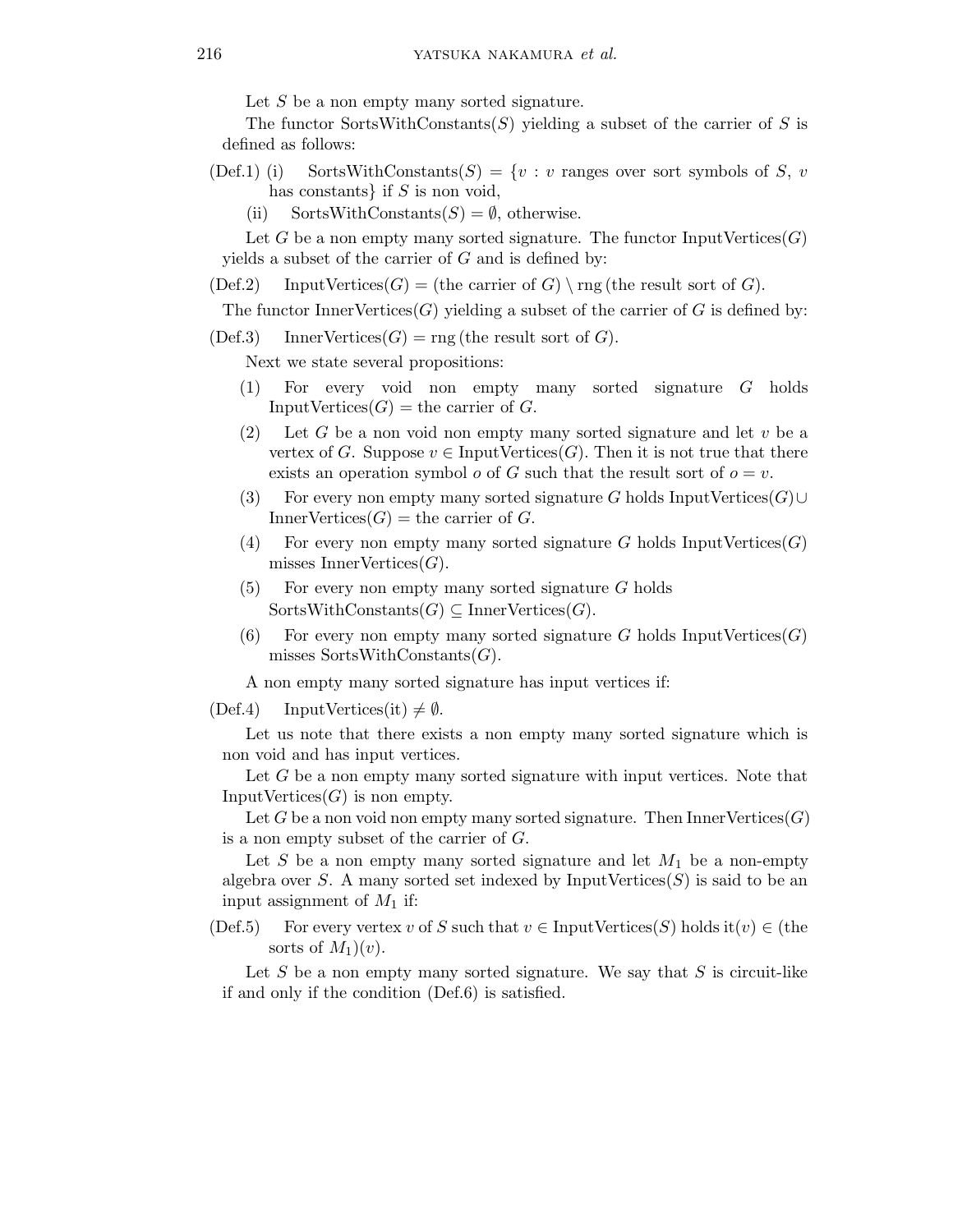$(Def.6)$ ' be a non void non empty many sorted signature. Suppose  $S' = S$ . Let  $o_1$ ,  $o_2$  be operation symbols of S'. If the result sort of  $o_1 =$  the result sort of  $o_2$ , then  $o_1 = o_2$ .

Let us observe that every non empty many sorted signature which is void is also circuit-like.

Let us note that there exists a non empty many sorted signature which is non void circuit-like and strict.

Let  $I_1$  be a circuit-like non void non empty many sorted signature and let v be a vertex of  $I_1$ . Let us assume that  $v \in \text{InnerVertices}(I_1)$ . The action at v yielding an operation symbol of  $I_1$  is defined as follows:

(Def.7) The result sort of the action at  $v = v$ .

## 2. Free Many Sorted Algebras

Next we state the proposition

 $(7)$  Let S be a non void non empty many sorted signature, and let A be an algebra over  $S$ , and let  $o$  be an operation symbol of  $S$ , and let  $p$  be a finite sequence. Suppose len  $p = \text{len Arity}(o)$  and for every natural number k such that  $k \in \text{dom } p$  holds  $p(k) \in (\text{the sorts of } A)(\pi_k \text{ Arity}(o)).$  Then  $p \in \text{Args}(o, A).$ 

Let  $S$  be a non void non empty many sorted signature and let  $M_1$  be a non-empty algebra over S. The functor  $FreeEnvelope(M_1)$  yielding a free strict non-empty algebra over  $S$  is defined as follows:

(Def.8) FreeEnvelope( $M_1$ ) = Free(the sorts of  $M_1$ ).

One can prove the following proposition

(8) Let S be a non void non empty many sorted signature and let  $M_1$  be a non-empty algebra over S. Then FreeGenerator(the sorts of  $M_1$ ) is a free generator set of FreeEnvelope $(M_1)$ .

Let S be a non void non empty many sorted signature and let  $M_1$  be a nonempty algebra over S. The functor  $Eval(M_1)$  yielding a many sorted function from FreeEnvelope( $M_1$ ) into  $M_1$  is defined by the conditions (Def.9).

(Def.9) (i) Eval $(M_1)$  is a homomorphism of FreeEnvelope $(M_1)$  into  $M_1$ , and

(ii) for every sort symbol s of S and for arbitrary x, y such that  $y \in$ FreeSort(the sorts of  $M_1$ , s) and y = the root tree of  $\langle x, s \rangle$  and  $x \in$  (the sorts of  $M_1)(s)$  holds  $(Eval(M_1))(s)(y) = x$ .

One can prove the following proposition

 $(9)$  Let S be a non void non empty many sorted signature and let A be a non-empty algebra over S. Then the sorts of A is a generator set of  $A$ .

Let S be a non empty many sorted signature. An algebra over S is finitelygenerated if: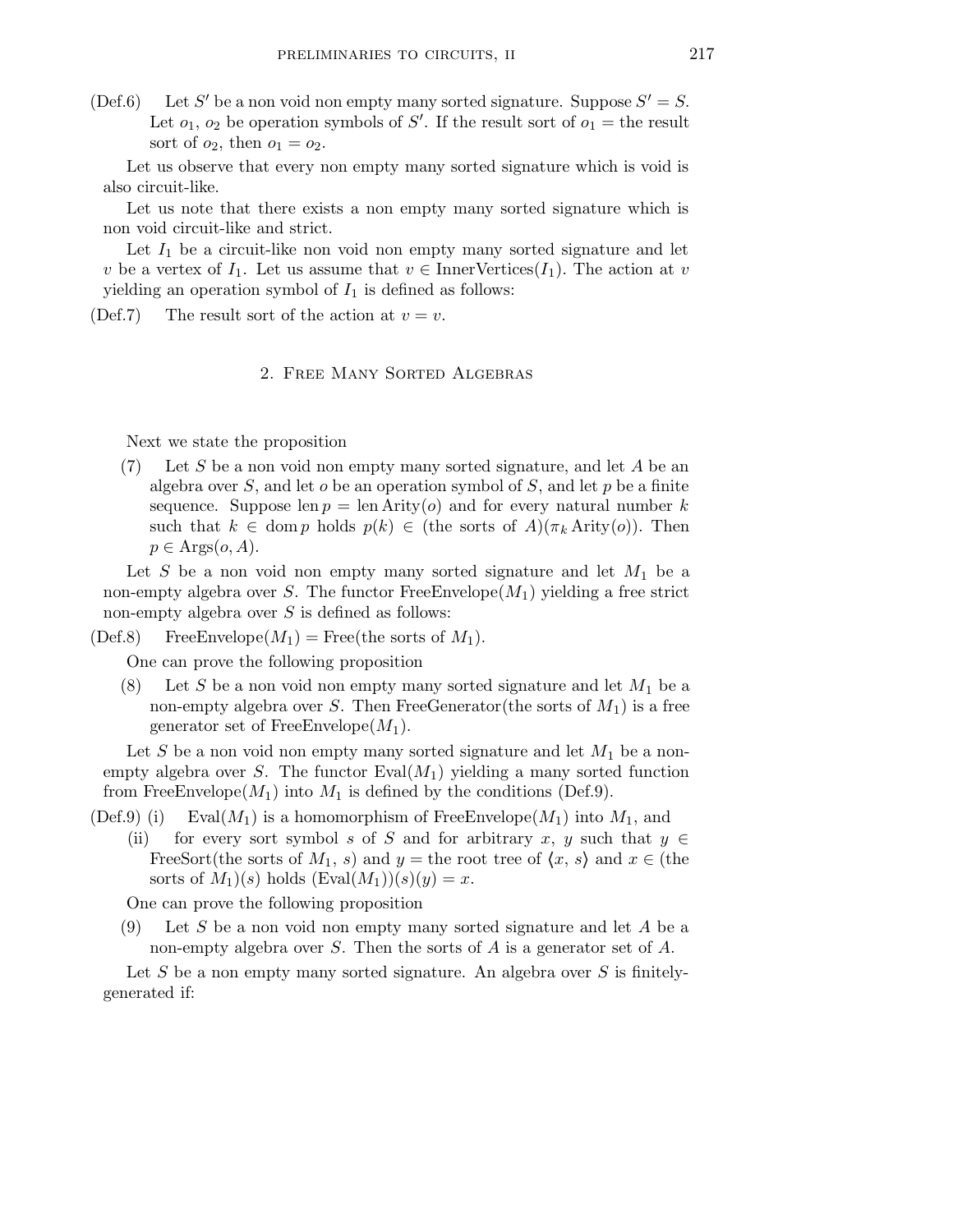- (Def.10) (i) For every non void non empty many sorted signature  $S'$  such that  $S' = S$  and for every algebra A over S' such that  $A =$  it holds there exists generator set of  $A$  which is locally-finite if  $S$  is not void,
	- (ii) the sorts of it is locally-finite, otherwise.

Let S be a non empty many sorted signature. An algebra over S is locallyfinite if:

(Def.11) The sorts of it is locally-finite.

Let  $S$  be a non empty many sorted signature. Observe that every non-empty algebra over S which is locally-finite is also finitely-generated.

Let S be a non empty many sorted signature. The trivial algebra of S yields a strict algebra over S and is defined by:

(Def.12) The sorts of the trivial algebra of  $S =$  (the carrier of  $S$ )  $\rightarrow$  {0}.

Let S be a non empty many sorted signature. Observe that there exists an algebra over S which is locally-finite non-empty and strict.

A non empty many sorted signature is monotonic if:

(Def.13) Every finitely-generated non-empty algebra over it is locally-finite.

One can verify that there exists a non empty many sorted signature which is non void finite monotonic and circuit-like.

The following propositions are true:

- $(10)$  Let S be a non void non empty many sorted signature, and let X be a non-empty many sorted set indexed by the carrier of  $S$ , and let  $v$  be a sort symbol of S. Then every element of the sorts of  $Free(X)(v)$  is a finite decorated tree.
- $(11)$  Let S be a non void non empty many sorted signature and let X be a non-empty locally-finite many sorted set indexed by the carrier of S. Then  $Free(X)$  is finitely-generated.
- $(12)$  Let S be a non void non empty many sorted signature, and let A be a non-empty algebra over  $S$ , and let  $v$  be a vertex of  $S$ , and let  $e$  be an element of (the sorts of FreeEnvelope(A))(v). Suppose  $v \in \text{InputVertices}(S)$ . Then there exists an element x of (the sorts of  $A)(v)$  such that  $e =$  the root tree of  $\langle x, v \rangle$ .
- $(13)$  Let S be a non void non empty many sorted signature, and let X be a non-empty many sorted set indexed by the carrier of  $S$ , and let  $o$  be an operation symbol of  $S$ , and let  $p$  be a decorated tree yielding finite sequence. Suppose  $\langle o, \text{ the carrier of } S \rangle$ -tree $(p) \in (\text{the sorts of Free}(X))$ (the result sort of  $o$ ). Then len  $p = \text{len Arity}(o)$ .
- $(14)$  Let S be a non void non empty many sorted signature, and let X be a non-empty many sorted set indexed by the carrier of  $S$ , and let  $o$  be an operation symbol of  $S$ , and let  $p$  be a decorated tree yielding finite sequence. Suppose  $\langle o, \text{ the carrier of } S \rangle$ -tree $(p) \in (\text{the sorts of Free}(X))$ (the result sort of o). Let i be a natural number. If  $i \in \text{dom} \text{Arity}(o)$ , then  $p(i) \in ($ the sorts of Free $(X)$ )(Arity $(o)(i)$ ).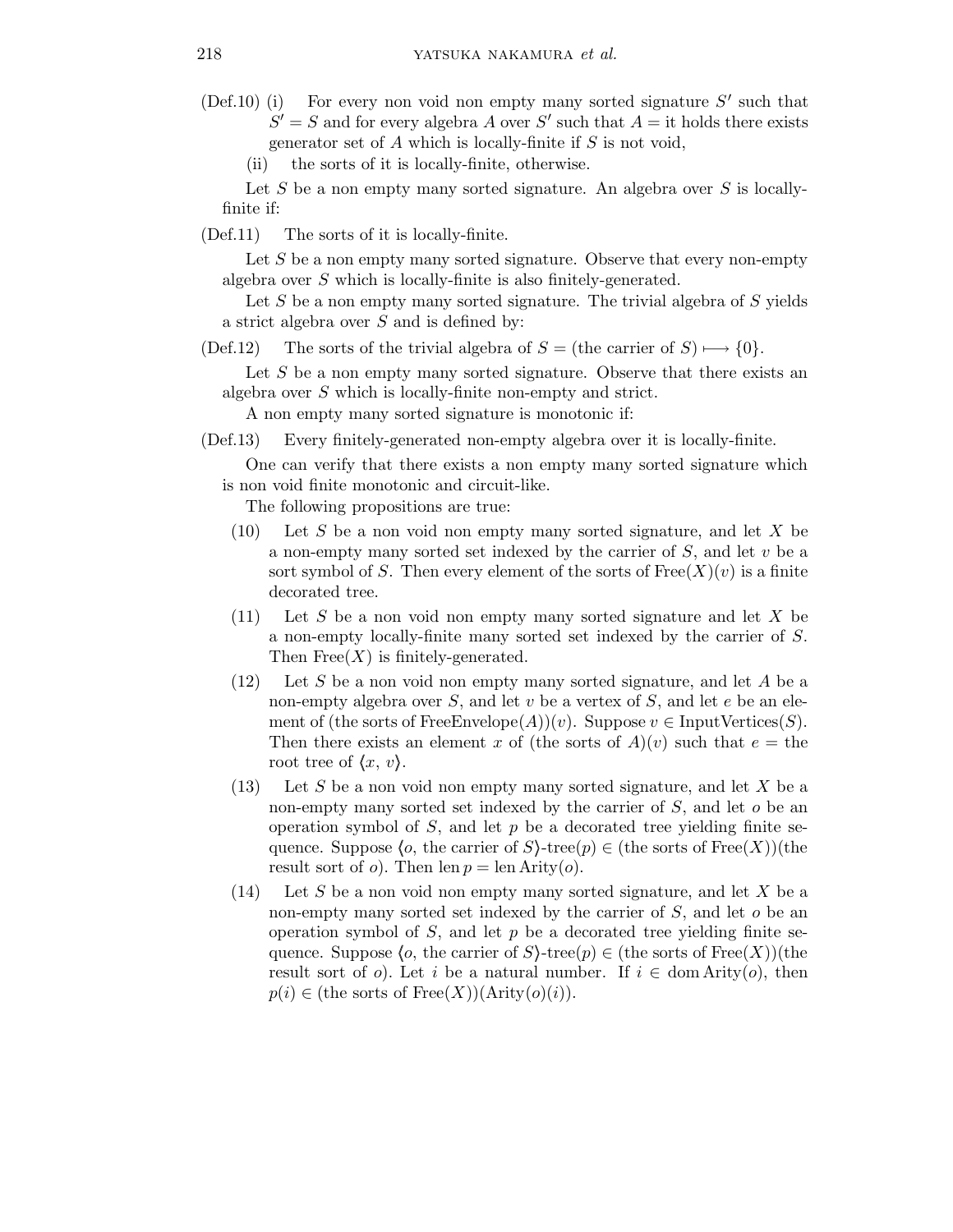Let S be a non void non empty many sorted signature, let X be a non-empty many sorted set indexed by the carrier of  $S$ , and let  $v$  be a vertex of  $S$ . One can check that every element of the sorts of  $Free(X)(v)$  is finite non empty function-like and relation-like.

Let S be a non void non empty many sorted signature, let X be a non-empty many sorted set indexed by the carrier of  $S$ , and let  $v$  be a vertex of  $S$ . Note that there exists an element of the sorts of  $Free(X)(v)$  which is function-like and relation-like.

Let  $S$  be a non-void non empty many sorted signature, let  $X$  be a nonempty many sorted set indexed by the carrier of  $S$ , and let v be a vertex of  $S$ . Observe that every function-like relation-like element of the sorts of  $Free(X)(v)$ is decorated tree-like.

Let  $I_1$  be a non void non empty many sorted signature, let X be a non-empty many sorted set indexed by the carrier of  $I_1$ , and let v be a vertex of  $I_1$ . Observe that there exists an element of the sorts of  $Free(X)(v)$  which is finite.

We now state the proposition

 $(15)$  Let S be a non void non empty many sorted signature, and let X be a non-empty many sorted set indexed by the carrier of  $S$ , and let  $v$  be a vertex of  $S$ , and let  $o$  be an operation symbol of  $S$ , and let  $e$  be an element of (the sorts of  $Free(X)(v)$ . Suppose  $v \in InnerVertices(S)$  and  $e(\varepsilon) =$  $\langle o, \text{ the carrier of } S \rangle$ . Then there exists a decorated tree yielding finite sequence p such that len  $p = \text{len Arity}(o)$  and for every natural number i such that  $i \in \text{dom } p$  holds  $p(i) \in (\text{the sorts of Free}(X))(\text{Arity}(o)(i)).$ 

Let S be a non void non empty many sorted signature, let X be a non-empty many sorted set indexed by the carrier of  $S$ , let v be a sort symbol of  $S$ , and let e be an element of (the sorts of  $Free(X))(v)$ ). The functor depth(e) yielding a natural number is defined by:

(Def.14) There exists a finite decorated tree  $d_1$  and there exists a finite tree t such that  $d_1 = e$  and  $t = \text{dom } d_1$  and  $\text{depth}(e) = \text{height } t$ .

## **REFERENCES**

- [1] Grzegorz Bancerek. Cardinal numbers. *Formalized Mathematics*,  $1(2):377-382$ , 1990.<br>[2] Grzegorz Bancerek. Introduction to trees. *Formalized Mathematics*,  $1(2):421-427$ , 199
- [2] Grzegorz Bancerek. Introduction to trees. Formalized Mathematics, 1(2):421–427, 1990.
- [3] Grzegorz Bancerek. Joining of decorated trees. Formalized Mathematics, 4(1):77–82, 1993.
- [4] Grzegorz Bancerek. König's lemma. Formalized Mathematics,  $2(3):397-402$ , 1991.
- [5] Grzegorz Bancerek. König's theorem. Formalized Mathematics, 1(3):589–593, 1990.
- [6] Grzegorz Bancerek. Sets and functions of trees and joining operations of trees. Formalized Mathematics, 3(2):195–204, 1992.
- [7] Grzegorz Bancerek and Krzysztof Hryniewiecki. Segments of natural numbers and finite sequences. Formalized Mathematics,  $1(1):107-114$ , 1990.
- [8] Grzegorz Bancerek and Piotr Rudnicki. On defining functions on trees. Formalized Mathematics, 4(1):91-101, 1993.
- [9] Ewa Burakowska. Subalgebras of many sorted algebra. Lattice of subalgebras. Formalized Mathematics, 5(1):47–54, 1996.
- [10] Czesław Byliński. A classical first order language. Formalized Mathematics,  $1(4):669-$ 676, 1990.